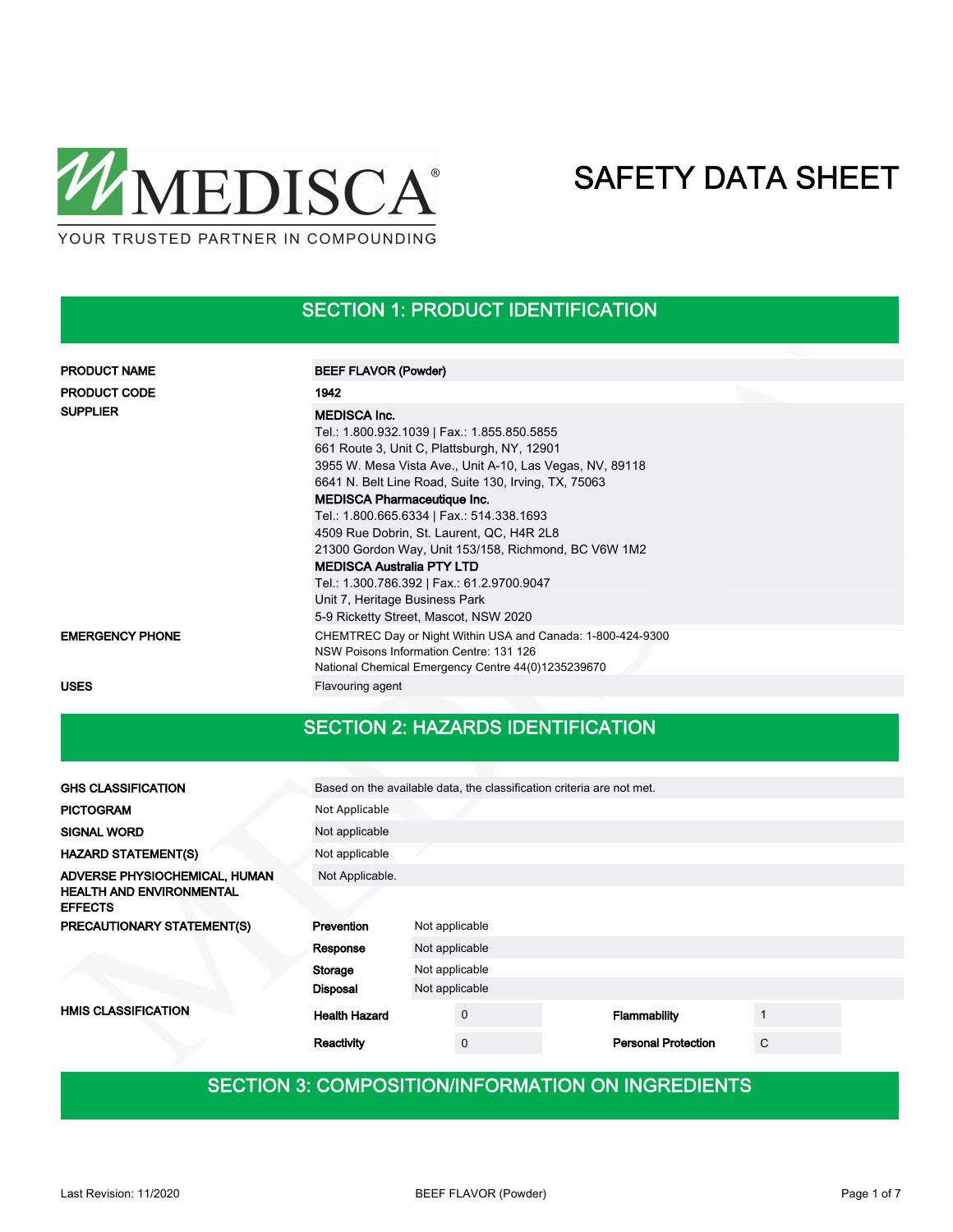

| <b>CHEMICAL NAME</b>        | Not applicable       |                   |                  |                |  |  |  |  |
|-----------------------------|----------------------|-------------------|------------------|----------------|--|--|--|--|
| <b>BOTANICAL NAME</b>       | Not applicable       |                   |                  |                |  |  |  |  |
| <b>SYNONYM</b>              | Not applicable       |                   |                  |                |  |  |  |  |
| <b>CHEMICAL FORMULA</b>     | ◡<br>Not applicable  |                   |                  |                |  |  |  |  |
| <b>CAS NUMBER</b>           | Not applicable       |                   |                  |                |  |  |  |  |
| <b>ALTERNATE CAS NUMBER</b> | Not applicable       |                   |                  |                |  |  |  |  |
| <b>MOLECULAR WEIGHT</b>     | Not applicable       |                   |                  |                |  |  |  |  |
| <b>COMPOSITION</b>          | <b>CHEMICAL NAME</b> | <b>CAS NUMBER</b> | <b>EC NUMBER</b> | % BY WEIGHT    |  |  |  |  |
|                             | Mixture              | Not applicable    | Not applicable   | Not applicable |  |  |  |  |

There are no additional ingredients present which, within the current knowledge of the supplier and in the concentrations applicable, are classified as health hazards and hence require reporting in this section. NOTES **INGREDIENTS: MALTODEXTRIN, YEAST EXTRACT, SALT, DRIED YEAST, NATURAL FLAVOR.** 

#### SECTION 4: FIRST-AID MEASURES

| IN CASE OF EYE CONTACT      | Flush with copious amounts of water for 15 minutes, separating eyelids with fingers. If irritation persists seek<br>medical aid. |
|-----------------------------|----------------------------------------------------------------------------------------------------------------------------------|
| IN CASE OF SKIN CONTACT     | Wash with soap & water for 15 minutes. If irritation persists seek medical aid.                                                  |
| <b>IF SWALLOWED</b>         | Call a physician. Wash out mouth with water. Do not induce vomiting without medical advice.                                      |
| IF INHALED                  | Remove to fresh air. If not breathing, give artificial respiration. If breathing is difficult, give oxygen. Call a<br>physician  |
| <b>SYMPTOMS AND EFFECTS</b> | Not expected to present a significant hazard under anticipated conditions of normal use.                                         |

#### SECTION 5: FIREFIGHTING MEASURES

| <b>SPECIFIC HAZARDS ARISING FROM</b><br>THE CHEMICAL                   | Not applicable.                                                                                                                                                                            |
|------------------------------------------------------------------------|--------------------------------------------------------------------------------------------------------------------------------------------------------------------------------------------|
| <b>FLAMMABLE PROPERTIES</b>                                            | May be combustible at high temperature.                                                                                                                                                    |
| <b>HAZARDOUS COMBUSTION PRODUCTS</b>                                   | Under fire conditions, hazardous fumes will be present.                                                                                                                                    |
| <b>SUITABLE &amp; UNSUITABLE</b><br><b>EXTINGUISHING MEDIA</b>         | <b>Small fire:</b> dry chemical, CO <sub>2</sub> or water spray. Large fire: dry chemical, CO <sub>2</sub> , alcohol resistant foam or water<br>spray. Do not get water inside containers. |
| <b>PROTECTIVE EQUIPMENT AND</b><br><b>PRECAUTIONS FOR FIREFIGHTERS</b> | Wear self-contained breathing apparatus and protective clothing to prevent contact with skin and eyes.                                                                                     |

### SECTION 6: ACCIDENTAL RELEASE MEASURES

| PERSONAL PRECAUTIONS                                    | Wear respiratory protection. Avoid dust formation. Avoid breathing vapours, mist or gas. Ensure adequate<br>ventilation. Evacuate personnel to safe areas. Avoid breathing dust. |
|---------------------------------------------------------|----------------------------------------------------------------------------------------------------------------------------------------------------------------------------------|
| <b>METHODS &amp; MATERIAL FOR</b><br><b>CONTAINMENT</b> | On land, sweep or shovel into suitable containers. Minimize generation of dust.                                                                                                  |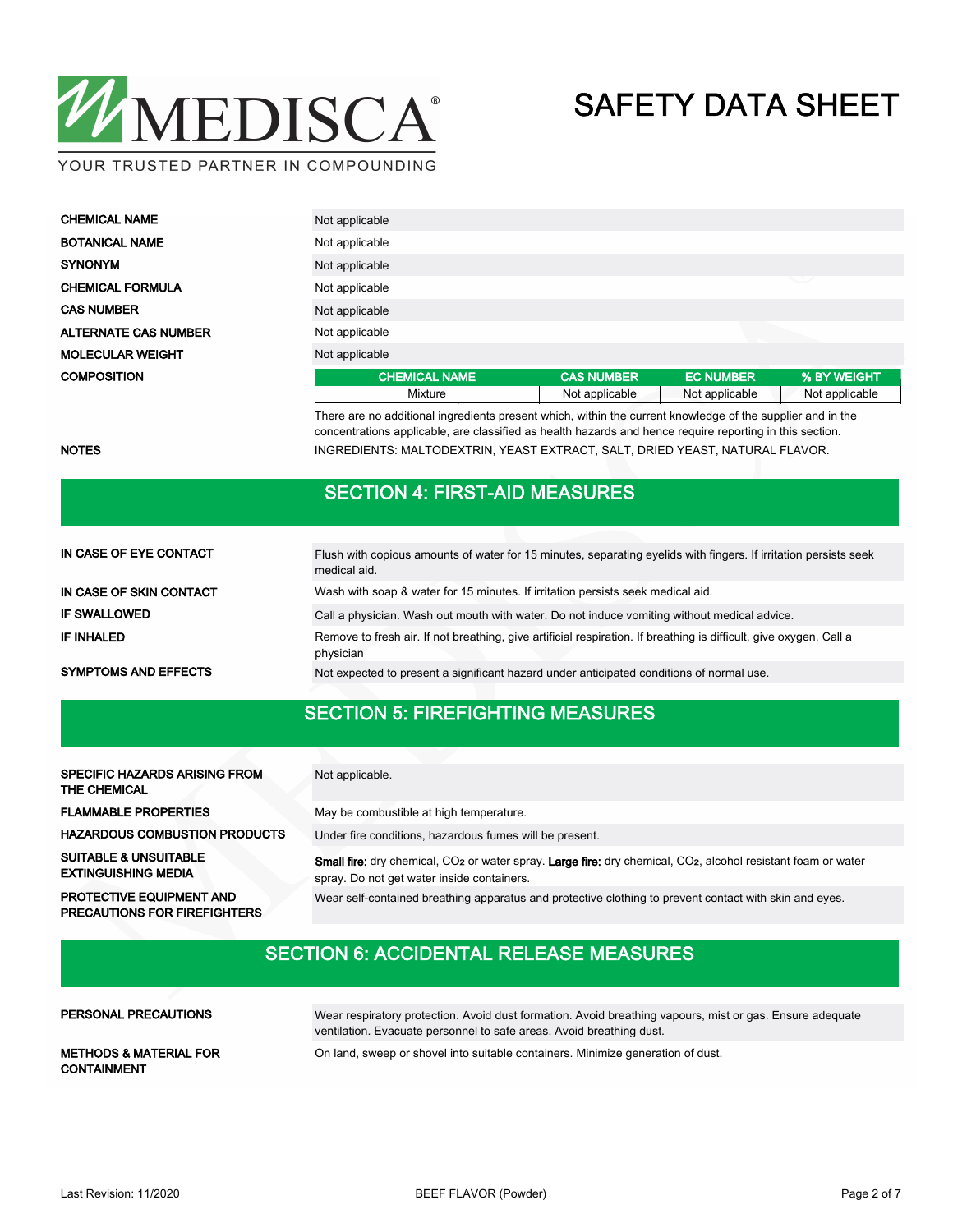

YOUR TRUSTED PARTNER IN COMPOUNDING

#### CLEANUP PROCEDURE

Do not touch damaged containers or spilled material unless wearing appropriate protective clothing. Wear respirator, chemical safety goggles, rubber boots and heavy rubber gloves. Stop leak if you can do it without risk. Prevent entry into waterways, sewers, basements or confined areas. Shut off all sources of ignition. Evacuate the area. If necessary, employ water fog to disperse the vapors. Absorb the matter with compatible vermiculite or other absorbing material. Place in a suitable container and retain for disposal. Ventilate and clean the affected area. Do not flush into sewerage system or to drains.

REFERENCE TO OTHER SECTIONS See Section 7 for information on safe handling. See Section 8 for information on personal protection equipment. See Section 13 for disposal information.

#### SECTION 7: HANDLING AND STORAGE

| <b>PRECAUTIONS FOR SAFE HANDLING</b> | Do not inhale. Avoid contact with eyes, skin and clothing. Avoid prolonged or repeated exposure. Wash<br>thoroughly after handling. Store away from incompatible materials, in a well-ventilated area. Eliminate all<br>sources of ignition. Store in accordance with local regulations. Do not store in unlabeled containers.<br>Containers that have been opened must be carefully resealed and kept upright to prevent leakage. Use<br>appropriate containment to avoid environmental contamination. |  |  |  |  |
|--------------------------------------|---------------------------------------------------------------------------------------------------------------------------------------------------------------------------------------------------------------------------------------------------------------------------------------------------------------------------------------------------------------------------------------------------------------------------------------------------------------------------------------------------------|--|--|--|--|
| <b>CONDITIONS FOR SAFE STORAGE</b>   | Store away from incompatible materials, in a well-ventilated area. Eliminate all sources of ignition. Store in<br>accordance with local regulations. Do not store in unlabeled containers. Containers that have been opened<br>must be carefully resealed and kept upright to prevent leakage. Use appropriate containment to avoid<br>environmental contamination.                                                                                                                                     |  |  |  |  |
| <b>STORAGE CONDITIONS</b>            | Store in original container, tightly sealed, protected from direct sunlight and moisture.<br>Preserve in tight containers.                                                                                                                                                                                                                                                                                                                                                                              |  |  |  |  |
| <b>SPECIFIC END USE(S)</b>           | See Section 1                                                                                                                                                                                                                                                                                                                                                                                                                                                                                           |  |  |  |  |

#### SECTION 8: EXPOSURE CONTROLS/ PERSONAL PROTECTION

| <b>Chemical Name: Mixture</b><br>CAS #: Not applicable |                    |     |                     |     |                               |             |            |                 |              |
|--------------------------------------------------------|--------------------|-----|---------------------|-----|-------------------------------|-------------|------------|-----------------|--------------|
|                                                        | <b>Country</b>     |     | Limit value-8 hours |     | <b>Limit value-Short Term</b> | <b>IDLH</b> | <b>REL</b> | <b>Advisory</b> | <b>Notes</b> |
|                                                        |                    | ppm | mg/m <sup>3</sup>   | ppm | mg/m <sup>3</sup>             |             |            |                 |              |
| <b>OSHA</b>                                            | <b>USA</b>         | N/L | N/L                 | N/L | N/L                           | N/L         | N/L        | N/A             | N/A          |
| <b>ACGIH</b>                                           | <b>USA</b>         | N/L | N/L                 | N/L | N/L                           | N/L         | N/L        | N/A             | N/A          |
| <b>NIOSH</b>                                           | <b>USA</b>         | N/L | N/L                 | N/L | N/L                           | N/L         | N/L        | N/A             | N/A          |
| <b>WEEL</b>                                            | <b>USA</b>         | N/L | N/L                 | N/L | N/L                           | N/L         | N/L        | N/A             | N/A          |
| <b>HSIS</b>                                            | Australia          | N/L | N/L                 | N/L | N/L                           | N/L         | N/L        | N/A             | N/A          |
| <b>HSE</b>                                             | <b>UK</b>          | N/L | N/L                 | N/L | N/L                           | N/L         | N/L        | N/A             | N/A          |
| <b>GESTIS</b>                                          | <b>Add Country</b> | N/L | N/L                 | N/L | N/L                           | N/L         | N/L        | N/A             | N/A          |

N/L = Not listed ; N/A = Not Available

PELs are 8-hour TWAs = Limit value - Eight hours

Ceiling or Short-Term TWA = STEL = Limit value - Short term

#### EXPOSURE GUIDELINES

Consult local authorities for provincial or state exposure limits. Particulates not otherwise regulated, respirable fraction: 5 mg/m<sup>3</sup>

#### PERSONAL PROTECTIVE EQUIPMENT

Eyes: Wear appropriate protective eyeglasses or chemical safety goggles as described by WHMIS or OSHA's eye and face protection regulations in 29 CFR 1910.133 or European Standard EN166. Skin: Wear appropriate

gloves to prevent skin exposure. Clothing: Wear appropriate protective clothing to minimize contact with skin. Respirators: Follow WHMIS or OSHA respirator regulations found in 29 CFR 1910.134 or European Standard EN 149. Use a NIOSH/MSHA or European Standard EN 149 approved respirator if exposure limits are exceeded or if irritation or other symptoms are experienced. Thermal Hazards: For products representing a thermal hazard, appropriate Personal Protective Equipment should be used.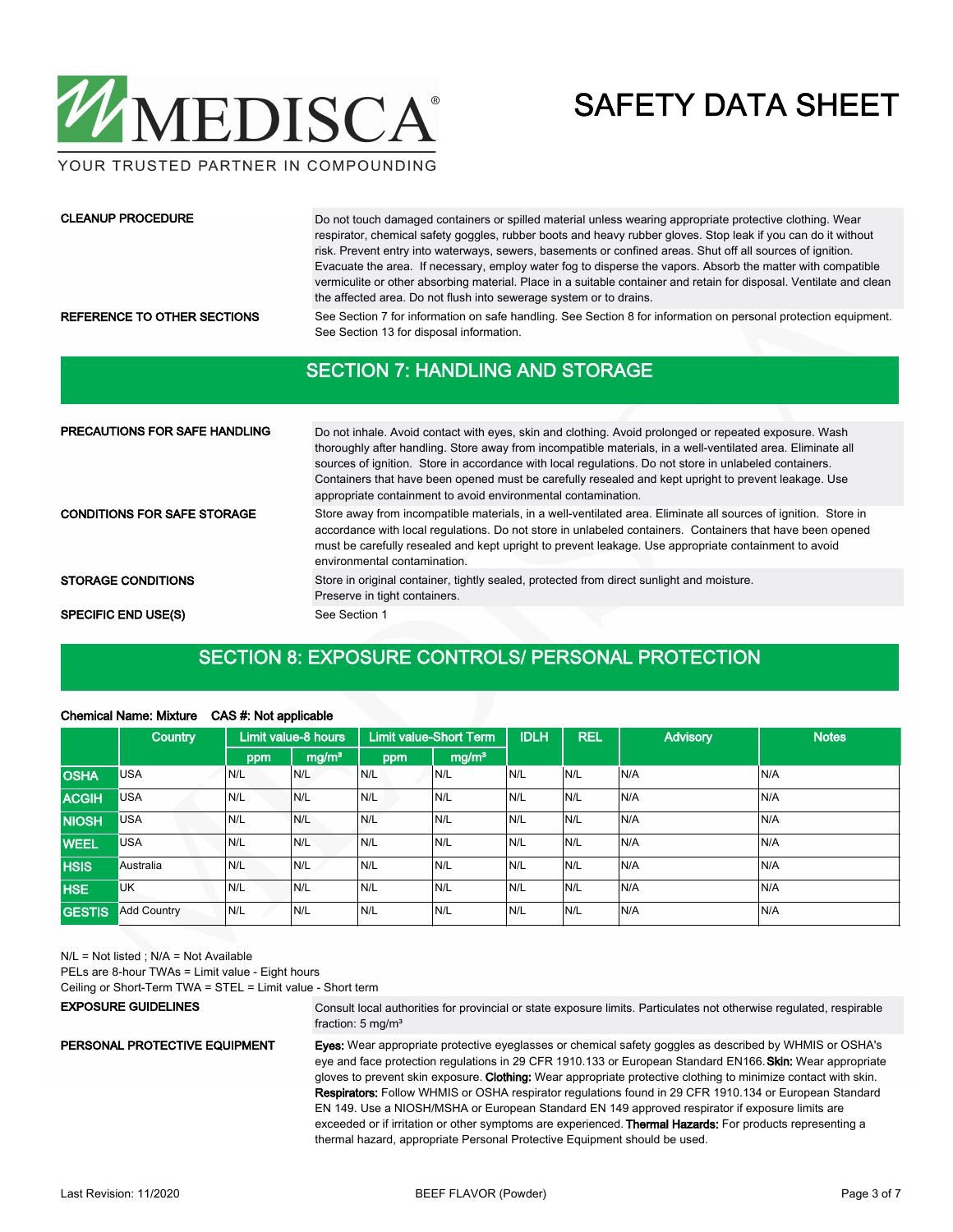

YOUR TRUSTED PARTNER IN COMPOUNDING

SPECIFIC ENGINEERING CONTROLS Adequate mechanical ventilation. Fumehood, eye wash station, and safety shower.

### SECTION 9: PHYSICAL AND CHEMICAL PROPERTIES

| PHYSICAL STATE                             | Solid |                                                           |  |                                                      |               |  |                                                      |                                  |  |  |  |  |
|--------------------------------------------|-------|-----------------------------------------------------------|--|------------------------------------------------------|---------------|--|------------------------------------------------------|----------------------------------|--|--|--|--|
| <b>DESCRIPTION</b>                         |       | Fine, tan to light brown powder with characteristic odor. |  |                                                      |               |  |                                                      |                                  |  |  |  |  |
| <b>SOLUBILITY</b>                          |       | Sparingly soluble in water.                               |  |                                                      |               |  |                                                      |                                  |  |  |  |  |
| <b>ODOR</b>                                |       | Characteristic odor                                       |  |                                                      |               |  |                                                      |                                  |  |  |  |  |
| <b>FLAMMABILITY</b>                        |       | May be combustible at high temperature                    |  |                                                      |               |  |                                                      |                                  |  |  |  |  |
| <b>AUTO-IGNITION</b><br><b>TEMPERATURE</b> |       | Not available                                             |  | <b>BOILING POINT</b>                                 | Not available |  | <b>DECOMPOSITION</b><br><b>TEMPERATURE</b>           | Not available                    |  |  |  |  |
| <b>EVAPORATION RATE</b>                    |       | Not available                                             |  | <b>EXPLOSIVE LIMIT</b>                               | Not available |  | <b>FLASH POINT</b>                                   | > 93°C, >199.4°F<br>(closed cup) |  |  |  |  |
| log P<br>(OCTANOL-WATER)                   |       | Not available                                             |  | <b>LOWER FLAMMABLE/</b><br><b>EXPLOSIVE LIMIT(S)</b> | Not available |  | <b>MELTING/FREEZING</b><br><b>POINT</b>              | Not available                    |  |  |  |  |
| <b>ODOR THRESHOLD</b>                      |       | Not available                                             |  | <b>OXIDIZING PROPERTY</b>                            | Not available |  | pH                                                   | $4.61 - 5.21(10%)$               |  |  |  |  |
| <b>RELATIVE DENSITY</b><br>$(WATER = 1)$   |       | Not available                                             |  | <b>SPECIFIC GRAVITY</b>                              | Not available |  | <b>UPPER FLAMMABLE/</b><br><b>EXPLOSIVE LIMIT(S)</b> | Not available                    |  |  |  |  |
| <b>VAPOR DENSITY</b><br>$(AIR = 1)$        |       | Not available                                             |  | <b>VAPOR PRESSURE</b>                                | Not available |  | <b>VISCOSITY</b>                                     | Not available                    |  |  |  |  |

The physical data presented above are typical values and should not be construed as a specification.

#### SECTION 10: STABILITY AND REACTIVITY

| <b>REACTIVITY</b>                                 | Not established                                                                           |
|---------------------------------------------------|-------------------------------------------------------------------------------------------|
| <b>CHEMICAL STABILITY</b>                         | Stable under recommended storage conditions                                               |
| <b>INCOMPATIBLE MATERIALS</b>                     | Strong oxidants                                                                           |
| <b>HAZARDOUS DECOMPOSITION</b><br><b>PRODUCTS</b> | Toxic fumes of carbon monoxide, carbon dioxide, nitrogen oxides and other gases may occur |
| <b>HAZARDOUS POLYMERIZATION</b>                   | Will not occur                                                                            |
| POSSIBLITY OF HAZARDOUS<br><b>REACTION</b>        | Not established                                                                           |
| <b>CONDITIONS TO AVOID</b>                        | Moisture, sunlight and extreme temperatures                                               |

### SECTION 11: TOXICOLOGICAL INFORMATION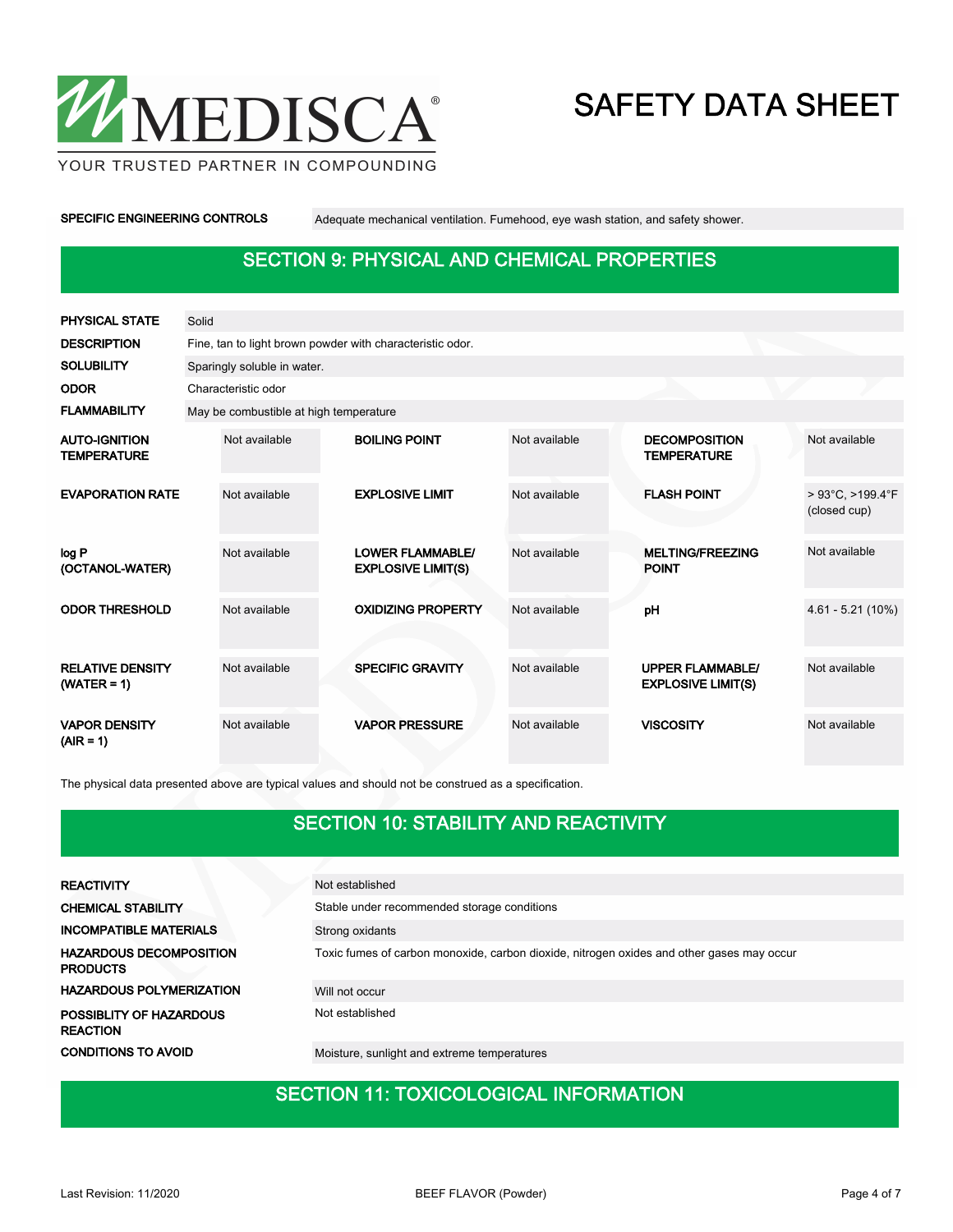

YOUR TRUSTED PARTNER IN COMPOUNDING

| <b>ACUTE TOXICITY</b>                                             | Oral: Rat: LD50: (mg/kg): Not available<br>Dermal: Rabbit: LD50: (mg/kg): Not available<br>Inhalation: Rat: LC50: (mg /L/4hr): Not available   |                                                                                                                |  |  |  |  |  |  |  |
|-------------------------------------------------------------------|------------------------------------------------------------------------------------------------------------------------------------------------|----------------------------------------------------------------------------------------------------------------|--|--|--|--|--|--|--|
| <b>SKIN CORROSION/IRRITATION</b>                                  | Due to lack of data the classification is not possible.                                                                                        |                                                                                                                |  |  |  |  |  |  |  |
| <b>SERIOUS EYE DAMAGE/EYE</b><br><b>IRRITATION</b>                | Due to lack of data the classification is not possible.                                                                                        |                                                                                                                |  |  |  |  |  |  |  |
| <b>RESPIRATORY SENSITIZATION</b>                                  | Due to lack of data the classification is not possible.                                                                                        |                                                                                                                |  |  |  |  |  |  |  |
| <b>SKIN SENSITIZATION</b>                                         | Due to lack of data the classification is not possible.                                                                                        |                                                                                                                |  |  |  |  |  |  |  |
| <b>GERM CELL MUTAGENICITY</b>                                     |                                                                                                                                                | Due to lack of data the classification is not possible.                                                        |  |  |  |  |  |  |  |
| <b>CARCINOGENICITY</b>                                            | OSHA                                                                                                                                           | Based on the compositional information available from the supplier, no component of this<br>product is listed. |  |  |  |  |  |  |  |
|                                                                   | <b>NTP</b>                                                                                                                                     | Based on the compositional information available from the supplier, no component of this<br>product is listed. |  |  |  |  |  |  |  |
|                                                                   | <b>IARC</b>                                                                                                                                    | Based on the compositional information available from the supplier, no component of this<br>product is listed. |  |  |  |  |  |  |  |
|                                                                   | California<br>Based on the compositional information available from the supplier, no component of this<br>Proposition 65<br>product is listed. |                                                                                                                |  |  |  |  |  |  |  |
| ADDITIONAL CARCINOGENICITY<br><b>INFORMATION</b>                  | Due to lack of data the classification is not possible.                                                                                        |                                                                                                                |  |  |  |  |  |  |  |
| <b>REPRODUCTIVE TOXICITY</b>                                      | Due to lack of data the classification is not possible.                                                                                        |                                                                                                                |  |  |  |  |  |  |  |
| <b>SPECIFIC TARGET ORGAN TOXICITY -</b><br><b>SINGLE EXPOSURE</b> | Due to lack of data the classification is not possible.                                                                                        |                                                                                                                |  |  |  |  |  |  |  |
| SPECIFIC TARGET ORGAN TOXICITY -<br><b>REPEATED EXPOSURE</b>      | Due to lack of data the classification is not possible.                                                                                        |                                                                                                                |  |  |  |  |  |  |  |
| <b>ASPIRATION HAZARDS</b>                                         | Due to lack of data the classification is not possible.                                                                                        |                                                                                                                |  |  |  |  |  |  |  |
| <b>SIGNS AND SYMPTOMS OF</b><br><b>EXPOSURE</b>                   | Not expected to present a significant hazard under anticipated conditions of normal use.                                                       |                                                                                                                |  |  |  |  |  |  |  |
| POTENTIAL HEALTH EFFECTS                                          | Inhalation                                                                                                                                     | May be harmful if inhaled. May cause respiratory tract irritation.                                             |  |  |  |  |  |  |  |
|                                                                   | Ingestion                                                                                                                                      | May be harmful if swallowed in large quantities.                                                               |  |  |  |  |  |  |  |
|                                                                   | <b>Skin</b>                                                                                                                                    | May be harmful if absorbed through skin. May cause skin irritation                                             |  |  |  |  |  |  |  |
|                                                                   | May cause eye irritation.<br>Eyes                                                                                                              |                                                                                                                |  |  |  |  |  |  |  |

### SECTION 12: ECOLOGICAL INFORMATION

| <b>TOXICITY</b>                  | EC50: 48 Hr: Crustacea: (mg/L): Not available<br>LC50: 96 Hr: Fish: (mg/L): Not available<br>EC50: 72 or 96Hr: Algae (or other aqua plants): (mg/L): Not available |
|----------------------------------|--------------------------------------------------------------------------------------------------------------------------------------------------------------------|
| PERSISTENCE AND DEGRADABILITY    | Not available                                                                                                                                                      |
| <b>BIOACCUMULATIVE POTENTIAL</b> | Not available                                                                                                                                                      |
| <b>MOBILITY IN SOIL</b>          | Sparingly soluble in water.                                                                                                                                        |
| <b>OTHER ADVERSE EFFECTS</b>     | Not available                                                                                                                                                      |
|                                  | This product is not intended to be released into the environment                                                                                                   |

#### SECTION 13: DISPOSAL CONSIDERATIONS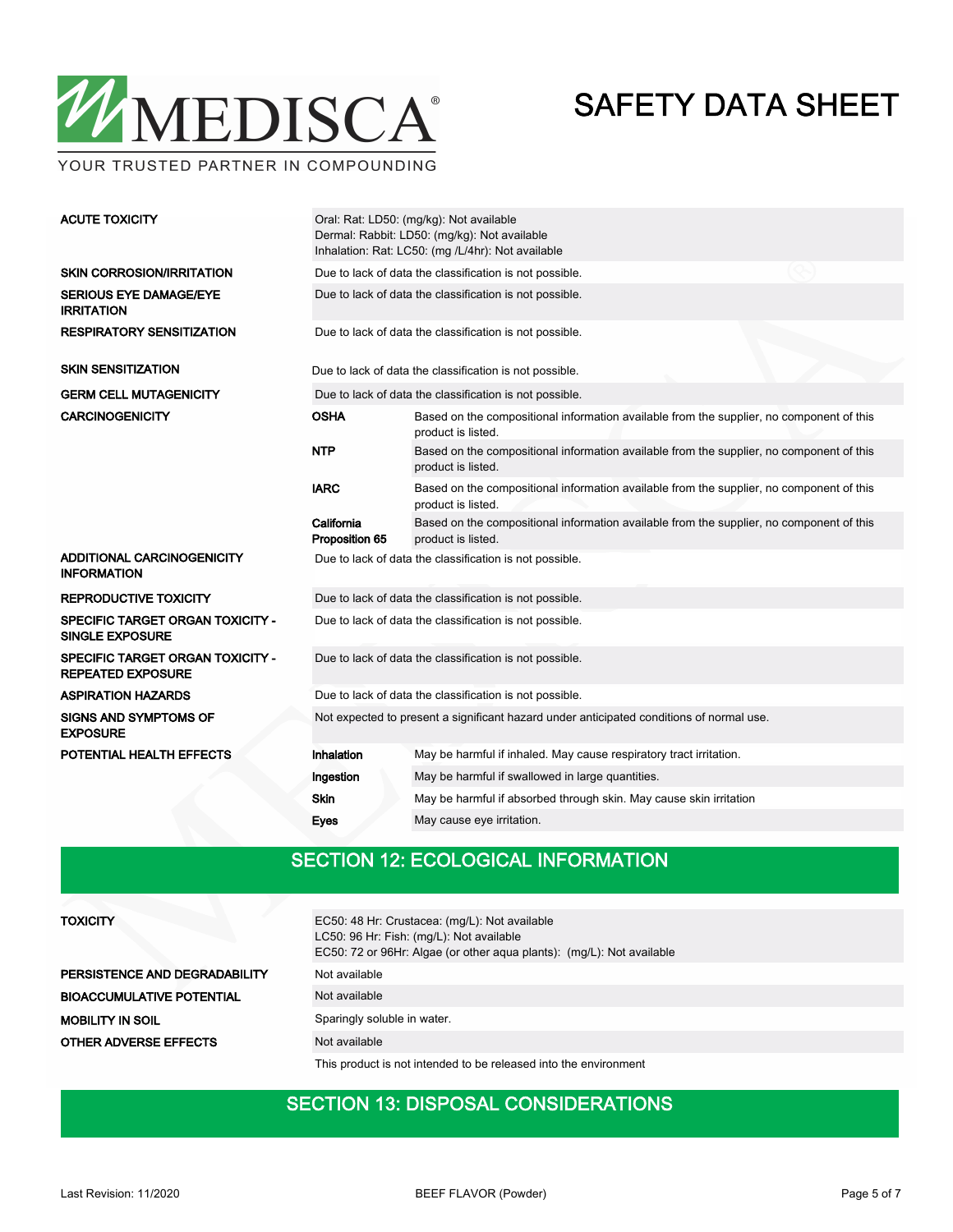

WASTE DISPOSAL **Dispose of in accordance with federal / local laws and regulations**. Avoid release into the environment.

### SECTION 14: TRANSPORT INFORMATION

| UN PROPER SHIPPING NAME                                                                            | Not dangerous good |  |  |
|----------------------------------------------------------------------------------------------------|--------------------|--|--|
| <b>UN NUMBER</b>                                                                                   | Not applicable     |  |  |
| <b>CLASS</b>                                                                                       | Not applicable     |  |  |
| <b>PACKING GROUP</b>                                                                               | Not applicable     |  |  |
|                                                                                                    |                    |  |  |
| <b>AUSTRALIA</b>                                                                                   |                    |  |  |
| <b>HAZCHEM</b>                                                                                     | Not Applicable     |  |  |
| EU<br><b>TRANSPORT IN BULK ACCORDING TO</b><br>ANNEX II OF MARPOL 73/78 AND THE<br><b>IBC CODE</b> | Not listed         |  |  |
| <b>ENVIRONMENTAL HAZARDS</b>                                                                       | Not available      |  |  |
| SPECIAL SHIPPING INFORMATION                                                                       | Not applicable     |  |  |
|                                                                                                    |                    |  |  |

### SECTION 15: REGULATORY INFORMATION

#### UNITED STATES REGULATIONS

| <b>Chemical Name</b><br>& CAS | <b>CERCLA</b><br><b>40 CFR</b><br>Part 302.4 | <b>SARA (Title III)</b><br><b>40 CFR</b><br>Part 372.65 | <b>Appendix A</b> | EPA 40 CFR Part 355<br><b>Appendix B</b> | Pennsylvania | Right-to-know<br><b>New Jersey</b> | Massachusetts | California <sup>1</sup><br>Prop 65 |
|-------------------------------|----------------------------------------------|---------------------------------------------------------|-------------------|------------------------------------------|--------------|------------------------------------|---------------|------------------------------------|
| Mixture Not applicable        | N/L                                          | N/L                                                     | N/L               | N/L                                      | N/L          | N/L                                | N/L           | N/L                                |

N/L = Not Listed; X = Listed

#### AUSTRALIAN REGULATIONS

| <b>Chemical Name</b><br>& CAS | <b>Poisons and Therapeutic</b><br><b>Goods Regulation</b> | <b>Therapeutic Goods</b><br>Act | Code of Practices -<br><b>Illicit Drug</b><br><b>Precursors</b> |
|-------------------------------|-----------------------------------------------------------|---------------------------------|-----------------------------------------------------------------|
| Mixture Not applicable        | N/L                                                       | N/L                             | N/L                                                             |

N/L = Not Listed

#### EU REGULATIONS

| <b>Chemical Name</b><br><b>&amp; CAS</b> | <b>REACH</b><br><b>ANNEX</b><br><b>IIVX</b> | <b>REACH</b><br><b>ANNEX</b><br>XIV | EC<br>1005/2009 | EC<br>850/2004 | EC<br>1107/2009 | EC<br>649/2012 | EC<br>2012/118 |
|------------------------------------------|---------------------------------------------|-------------------------------------|-----------------|----------------|-----------------|----------------|----------------|
| Mixture Not applicable                   | N/L                                         | N/L                                 | N/L             | N/L            | N/L             | N/L            | N/L            |

 $N/L$  = Not Listed;  $X =$  Listed

Any EU regulation not listed above is not applicable to this product.

#### SECTION 16: OTHER INFORMATION